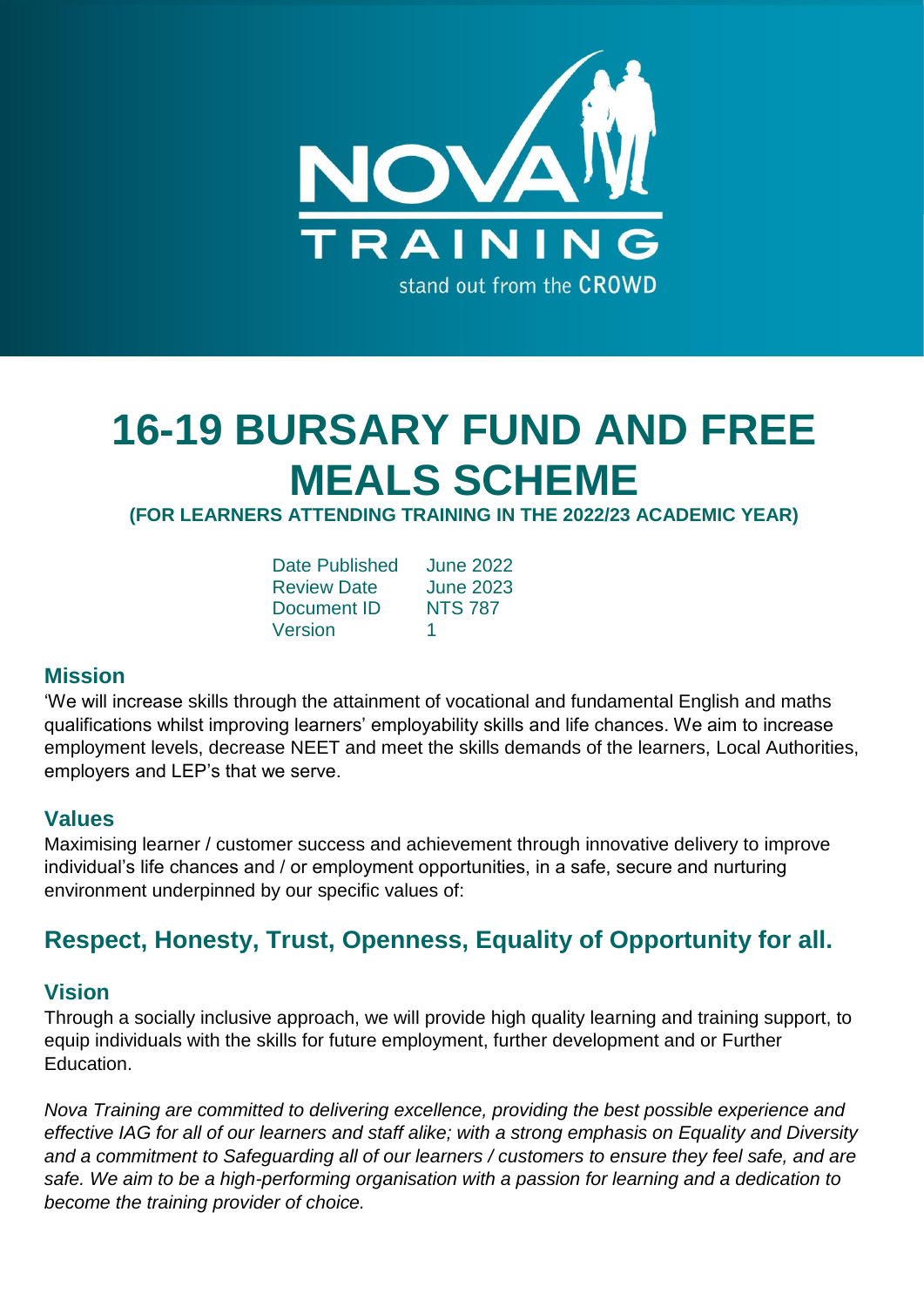

# **Introduction Bursaries**

Bursaries have been made available to help young people overcome financial barriers to their participation in education. All criteria is set in accordance with the EFA 16 to 19 Bursary Fund guide: 2022 to 2023 academic year.

# **Eligibility For Awards**

- To be eligible to receive a bursary the young person must be aged under 19 on 31st August in the academic year in which they start their programme of study. Students aged 19 or over who have an Education, Health and Care Plan (EHCP) are also eligible to apply for Discretionary funding in this academic year. Where a young person turns 19 during their programme of study, they can continue to be supported to the end of the academic year in which they turn 19, or to the end of the programme of study, whichever is sooner.
- Young people must satisfy the residency criteria as stated in the document EFA 2022 to 2023 academic year funding regulations for post-16 provision and must be undertaking a Study Programme at Nova Training as funded by the EFA (paid Apprentices CANNOT access the Bursary Fund).
- The following groups of young people are eligible to apply for the 16-19 Bursary Fund
- Vulnerable Learners any young person who is deemed vulnerable as indicated by inclusion in one of the defined vulnerable groups
- Discretionary Learners any other young person who meets the Discretionary Bursary eligibility who's annual household income is under £60,000.

### **Bursaries Available For 2022/2023**

Vulnerable Bursary - £1,200 per academic year for programmes of study of 30 weeks or more, maybe available to Vulnerable Young People only – reduced pro-rata for programmes of study 29 weeks or less. Where possible this type of bursary is paid in kind.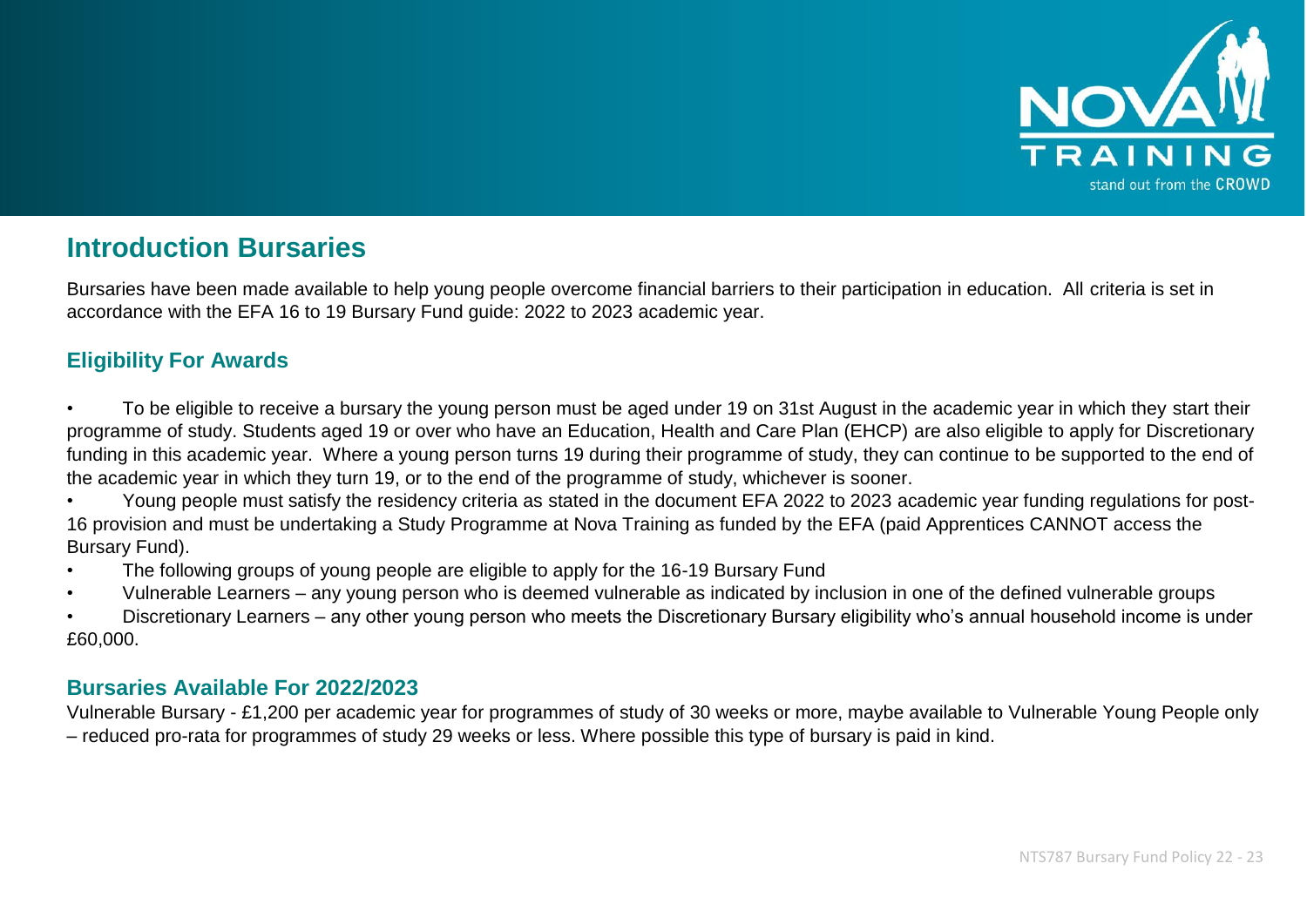

Discretionary Bursary. Maybe available to young people aged 16-18 who are facing barriers to their learning, in particular, financial difficulty that means they would struggle to participate in education and training without some help towards the costs linked with learning. Where possible this type of bursary is paid in kind.

# **Eligibility, Assessment and Payment**

#### **Vulnerable Bursary Fund**

The most vulnerable young people may be eligible for a vulnerable bursary of £1,200 for a course of 30 weeks or more, pro rata for programmes of 29 weeks and under. Young people in the defined vulnerable groups are usually, but not always, living apart from their parents/carers, as such they can get social security benefits in their own right. Not all learners (including those in the classification of vulnerable) are not guaranteed access to Bursary Funds; it will always be based around an individual learner's circumstances and needs.

The defined vulnerable groups are:

- Young people in care, including unaccompanied asylum-seeking children
- Young care leavers
- Young people getting income support or the equivalent Universal Credit (UC) in their own right
- Young people getting both Disability Living Allowance (or the new Personal Independence Payments) and Employment Support Allowance (ESA)(or Universal Credit as a replacement for ESA) in their own right

Appropriate evidence confirming eligibility will be required, for example:

- Written confirmation of the young person's current or previous looked-after status from the local authority which looks after them or provides their leaving care services.
- A letter setting out the benefits to which the young person is entitled, i.e. Income Support OR

Employment and Support Allowance (or Universal Credit) AND Disability Living Allowance (or Personal Independence Payments)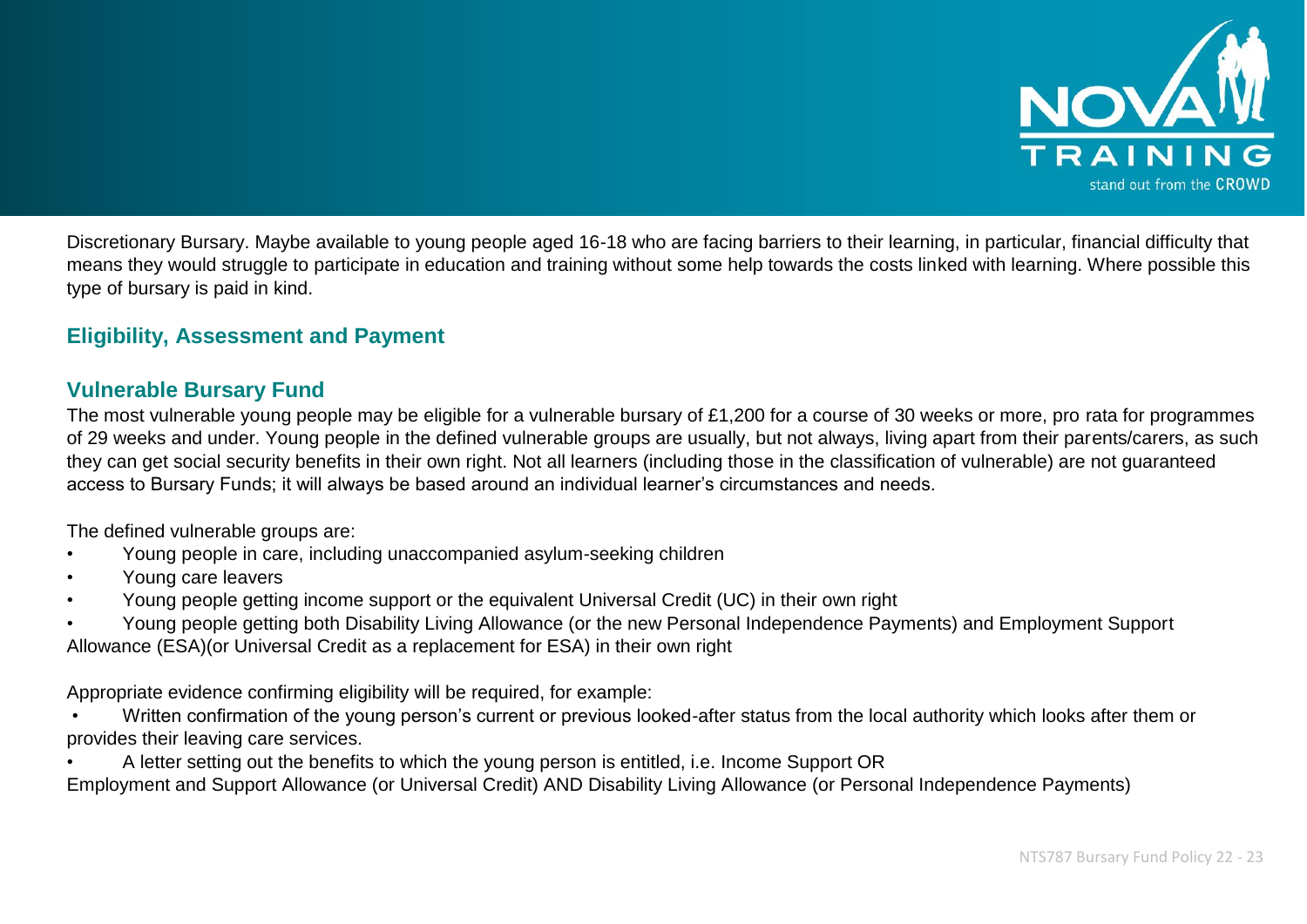

Once confirmed as an eligible learner, a Vulnerable Bursary award shall be granted to the learner, the level of award shall be subject to the learner individual needs. This award will be used to pay for daily costs incurred by participating in the programme and may include travel, meals, work wear and course related materials. Bursaries will be awarded on a reimbursement or 'in kind' basis and will vary depending on individual circumstances.

At its discretion, Nova Training may, in exceptional circumstances, continue vulnerable payment sums beyond the £1,200 threshold by accessing its Discretionary Bursary Fund should funds allow.

Please note: All payments and awards maybe adjusted periodically by the Organisation following review or at the instruction of external Auditors.

### **Discretionary Bursary Fund**

Learners facing financial hardship and whose family income is below the current income threshold set at £60,000 but who are not eligible for the Vulnerable Bursary are invited to apply for access to the Discretionary Bursary Fund. Appropriate evidence confirming eligibility will be required, for example:

• An in-scope copy of a HMRC Tax Credits Award Letter, a Benefits notification award, evidence of Taxable Social Security Benefits or evidence of Employment salaries or wages - for example a P60, month 12 or week 53 payslips, evidence of self-employment income (SA302 form).

Once confirmed as an eligible learner, a Discretionary Bursary award shall be granted to the learner, the level of award shall be subject to the level of family income and individual learner needs. This award will be used to pay for daily costs incurred by participating in the programme and may include travel, meals, work wear and course related materials. Bursaries will be awarded on a reimbursement or 'in kind' basis and will vary depending on individual circumstances.

Please note: All payments and awards maybe adjusted periodically by the Organisation following review or at the instruction of external Auditors.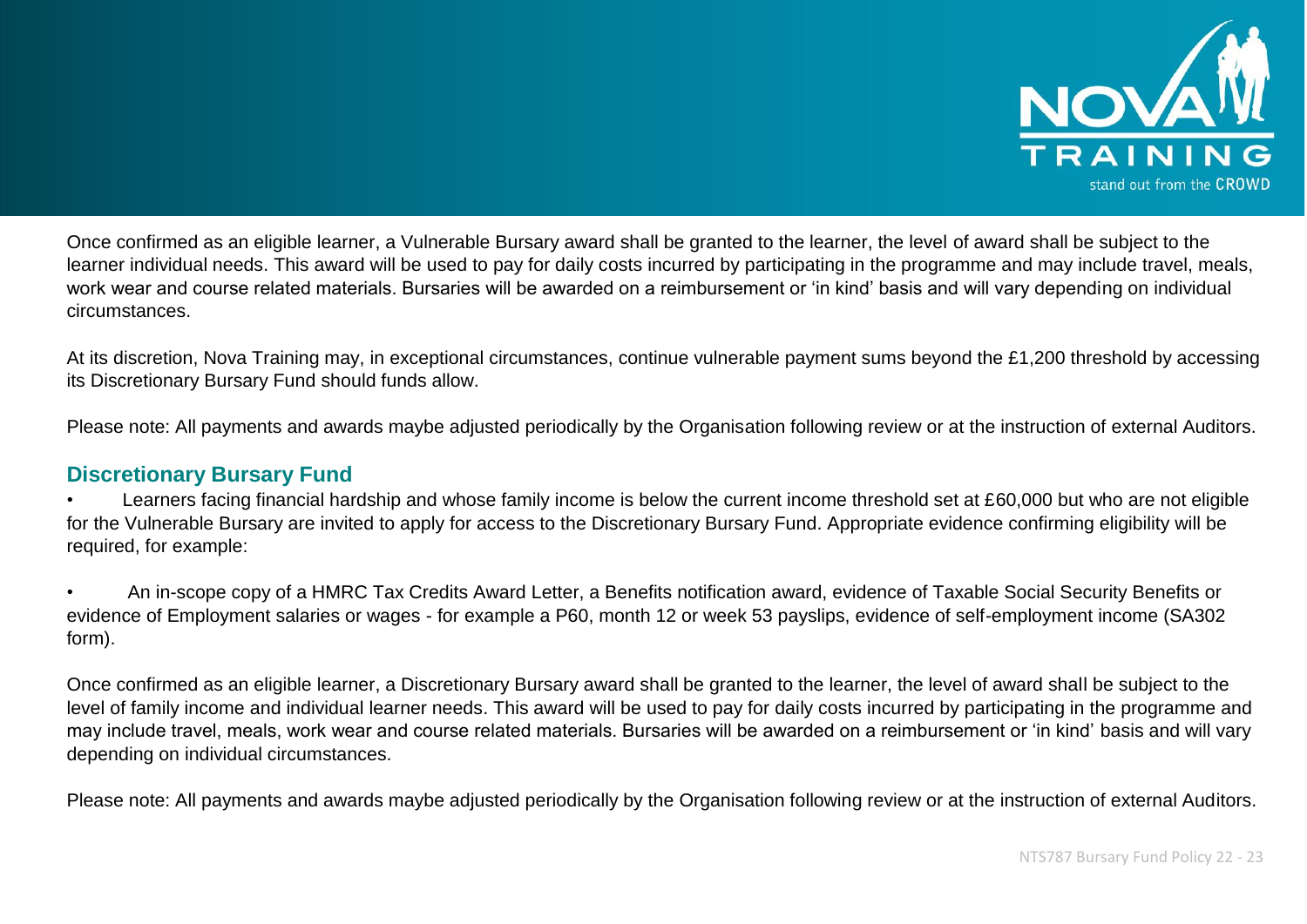

#### **Conditions**

• Young people who are awarded a Bursary will be expected to meet certain conditions relating to attendance, behaviour and completion of certain work or courses, for example:

- Good attendance
- Absence due to illness, caring or other exceptional circumstances will be taken into consideration.
- Satisfactory behaviour and conduct
- Responding positively to programme criteria (completing and achieving qualifications satisfactorily)
- Completion of Learning Programme

Eligible learners, upon signing their Individual Learning Plan (ILP) agree to the terms and conditions of the administration of the Bursary Fund.

#### **Application for Bursaries**

• Learners should obtain a Bursary Fund Application Form (NTS891) from their Centre Manager or Induction Tutor. Completed applications should be returned together with the relevant evidence to the Centre Administrator in order to be handed to the Bursary Team at Nova Training's Head Office.

### **Device Support**

As a requirement for a learner to join programme a device is made available to enable the learner to remotely work, where necessary. Bursary funds can be made available to assist with remote learning should the learner become eligible for bursary and does not have a device to use.

### **Other Discretionary Support**

Assistance funds for other education or placement related expenditure will be considered for students upon receipt of an appropriate application forwarded by the relevant Centre Manager, this may include (but not be restricted to) clothing, DBS checks, additional PPE requirement, etc. Any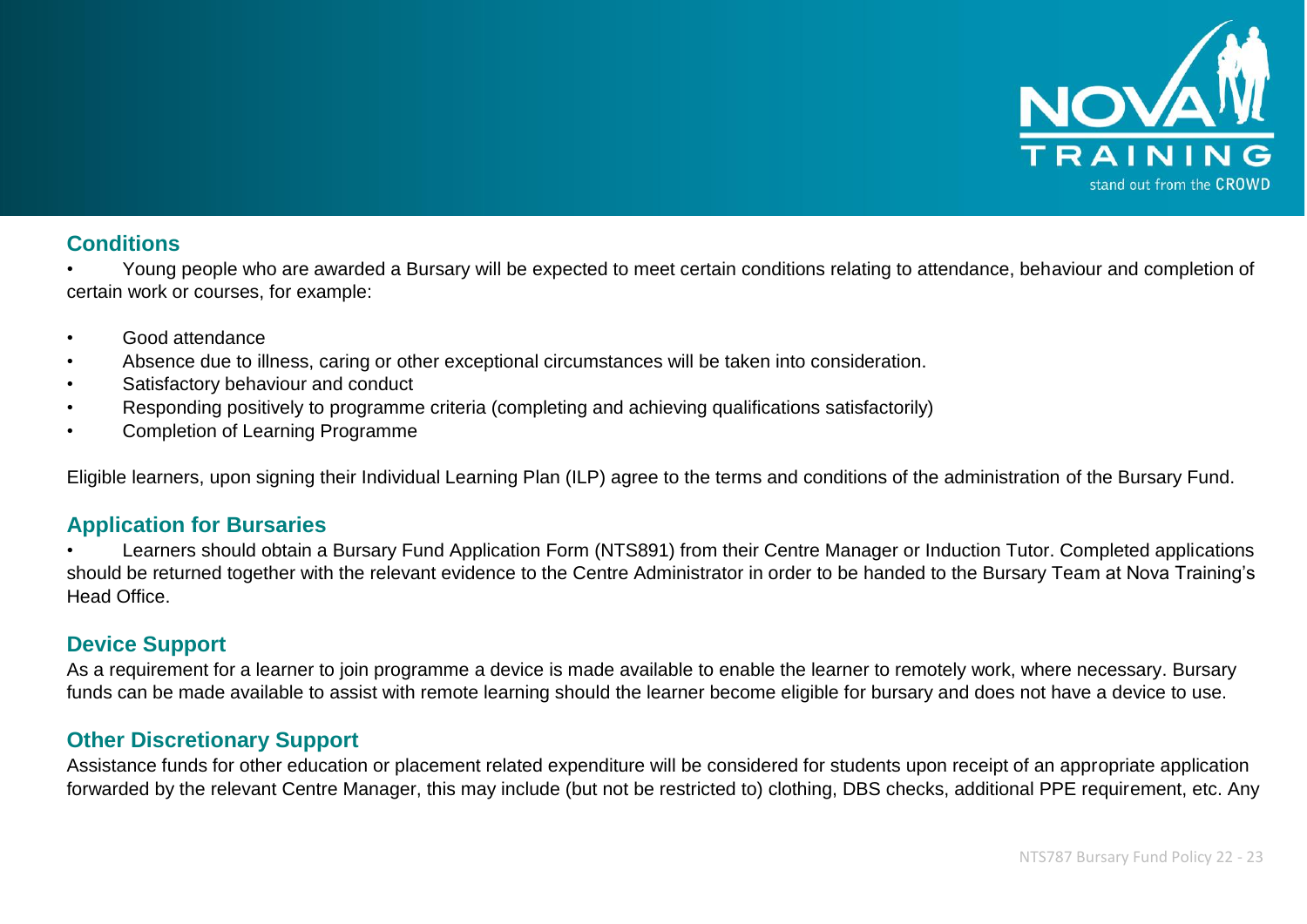

discretionary support must not interfere with any statutory responsibility by other benefit agencies. The Additional Bursary Funding Request Form (NTS891D) must be completed and forwarded Bursary Team for any Additional Bursary funding requests.

# **Appeals**

All learners have the right to appeal against any decision made in respect to a bursary award or non-award of a bursary. Appeals must be made in writing and submitted within 2 weeks of the decision. An independent appeals panel will hear the complaint as outlined in Nova Training's Complaints Procedure (NTS418). Copies of the Complaints Procedure can be obtained on request.

### **Free Meals**

In the 2022 to 2023 academic year, institutions will receive funding at a rate equivalent to £2.41 per student per meal taken. As for Bursary Fund applications, learners must be aged between 16 and 18 on 31 August 2022 to be eligible for a free meal in the 2022 to 2023 academic year. All eligibility criteria are set in accordance with the EFA's 16 to 19 funding: free meals in further education funded institutions 2022 to 2023 guide.

Free meals are targeted at disadvantaged students. Other students in receipt of discretionary bursaries may claim for a daily meal from the discretionary fund.

For the purpose of eligibility for free meals 'disadvantage' is defined by the students being in receipt of, or having parents who are in receipt of, one or more of the following benefits:

- Income Support
- Income based Jobseekers Allowance
- Income related Employment and Support Allowance (ESA)
- Support under part V1 of the Immigration and Asylum Act 1999
- The guarantee element of State Pension Credit